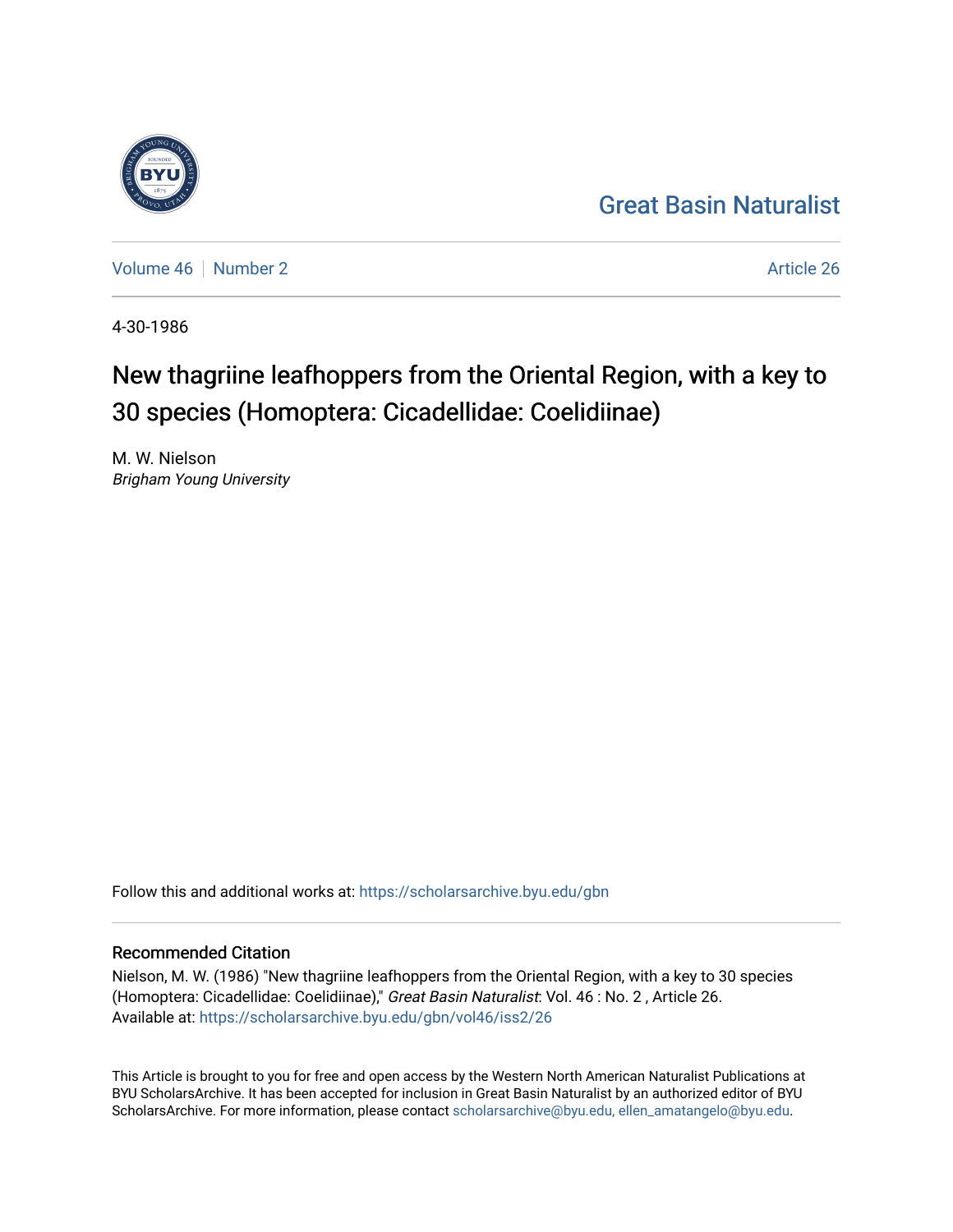# NEW THAGRIINE LEAFHOPPERS FROM THE ORIENTAL REGION, WITH A KEY TO 30 SPECIES (HOMOPTERA: CICADELLIDAE: COELIDIINAE)

#### M. W. Nielson

Abstract. —Five new species oi Thagria from the Oriental region are described and illustrated. These include nelichari from Thailand, unidentata from Indonesia, marissae from southern China, bifida from Nepal, and insolentis rom an undetermined locality in the Oriental region. There are presently 166 species in this large and unique genus. A iey to males of 30 species isincluded.

The genus Thagria Melichar is the largest group of coelidiine leafhoppers. Although they occur primarily in the Oriental region, many species are found in the Australian re gion (not known in Australia proper) and several are in the southern Palearctic region (southern China, southern Korea, and south ern Japan). Prior to 1977 only 36 species were known. Since then 125 species have been described (Kwon and Lee 1979, Nielson 1977, 1980a, 1980b, 1980c, 1980d, 1982). The five new species described herein bring the present total to 166 species.

The genus is uniquely characterized by the males possessing a distinctive and highly di verse ventral paraphysis on which a tubular aeadeagal shaft is attached basally to and freely articulates dorsally with the paraphysis. The many configurations of the ventral para physis in combination with highly modified structures of the 10th segment and caudodorsal processes of the pygofer differentiate the numerous species.

A key to males of 30 species including those described in previous papers (except Kwon and Lee 1979) after my 1977 revision and those treated herein is presented. A regional key for all known species will be presented later.

Host plants and biology of species in the group are very poorly known.

#### Key to Males of Thagria

| 1. | Clypellus broad, swollen basally or nearly so, |    |
|----|------------------------------------------------|----|
|    | basal width equal to or greater than basal     |    |
|    | width of clypeus, lateral margins usually nar- | 9( |
|    |                                                |    |

|          | Clypellus narrow, never swollen basally,<br>basal width narrower than basal width of<br>clypeus, lateral margins usually parallel,<br>sometimes expanded distally<br>16                                        |
|----------|----------------------------------------------------------------------------------------------------------------------------------------------------------------------------------------------------------------|
| $2(1)$ . | Ventral paraphysis curved ventrally at distal<br>$1/2$ to $1/3$ in lateral view, apex decurved<br>3                                                                                                            |
|          | Ventral paraphysis not as above, in lateral<br>view straight or recurved<br>5                                                                                                                                  |
| $3(2)$ . | Style with apex bifurcate or divided into 2<br>slender rami<br>4                                                                                                                                               |
|          | Style not as above (Fig. 16, Nielson 1980a)                                                                                                                                                                    |
| $4(3)$ . | Aedeagus long, extending bevond midlength<br>of ventral paraphysis; 10th segment process<br>with dentate process on middle of dorsal mar-<br>gin (Fig. 2) $\dots \dots \dots \dots \dots \dots$ bifida, n. sp. |
|          | Aedeagus shorter, reaching to about mid-<br>length of ventral paraphysis; 10th segment<br>process with longer process on ventral margin<br>(Fig. 25, Nielson 1980b). thailandensis Nielson                     |
| $5(3)$ . | Ventral paraphysis symmetrical 6                                                                                                                                                                               |
|          | Ventral paraphysis asymmetrical 10                                                                                                                                                                             |
| $6(5)$ . | Tenth segment with paired processes $\dots \dots 7$                                                                                                                                                            |
|          | Tenth segment without paired processes<br>(Fig. 13, Nielson 1980b)  ampla Nielson                                                                                                                              |
| $7(6)$ . | Ventral paraphysis without basal paired pro-                                                                                                                                                                   |
|          | Ventral paraphysis with basal paired pro-<br>cesses on dorsal margin (Fig. 22, Nielson<br>1980b) serrastyla Nielson                                                                                            |
| $8(7)$ . | Style very long, exceeding midlength of ven-<br>tral paraphysis; ventral paraphysis without<br>spines distally<br>9                                                                                            |
|          | Style very short, not reaching midlength of<br>ventral paraphysis; ventral paraphysis with<br>lateral spines distally (Fig. 28, Nielson 1982)                                                                  |
| $9(8)$ . | Style attenuated distally (Fig. 2, Nielson                                                                                                                                                                     |

<sup>&#</sup>x27;Monte L. Bean Life Science Museum. Brigham Young University. Provo, Utah 84602.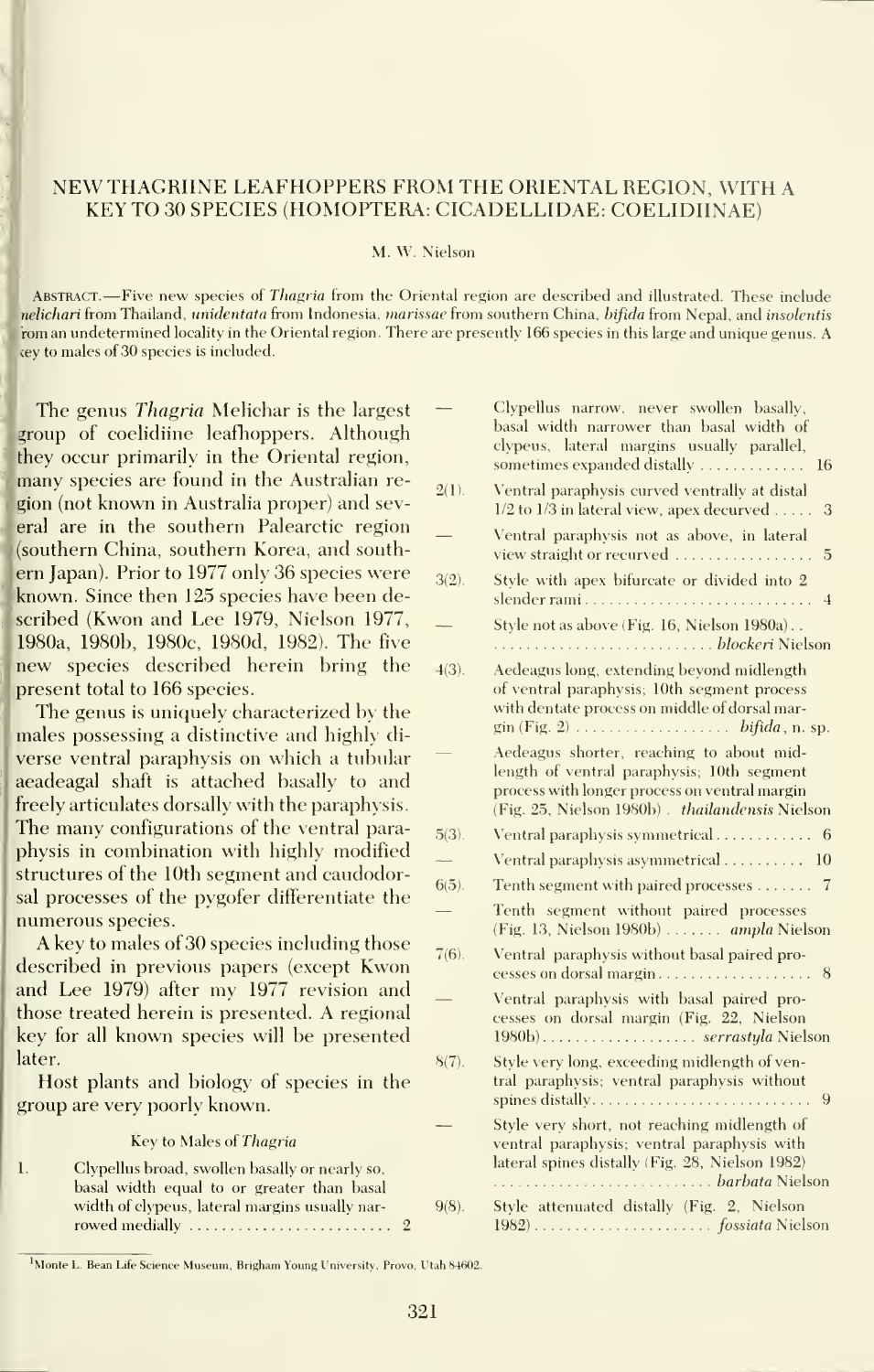#### 322 Great Basin Naturalist Vol. 46, No. <sup>2</sup>

|            | Style forked distally (Fig. 11, Nielson 1980c)                                                                                                                                      | 22(         |
|------------|-------------------------------------------------------------------------------------------------------------------------------------------------------------------------------------|-------------|
| $10(5)$ .  | Ventral paraphysis with basal processes on<br>11                                                                                                                                    |             |
|            | Ventral paraphysis without basal processes<br>but with medial or subapical processes on<br>14                                                                                       | 23(         |
| $11(10)$ . | Ventral paraphysis with paired basal pro-<br>12                                                                                                                                     |             |
|            | Ventral paraphysis with single basal process.<br>13                                                                                                                                 |             |
| 12(11).    | Basal processes on paraphysis symmetrical<br>(Figs. 11,12) melichari, n. sp.                                                                                                        | 24(         |
|            | Basal processes on paraphysis asymmetrical<br>(Fig. 40, Nielson 1982)  hollowayi Nielson                                                                                            |             |
| $13(11)$ . | Style broad throughout in dorsal view, with-<br>out dentate subapical processes (Fig. 39,<br>Nielson 1980b) <i>boulardi</i> Nielson                                                 | 25(         |
|            | Style narrowed at distal 1/4 in lateral view,<br>with dentate subapical process (Fig. 35, Niel-<br>son 1980b). paraornata Nielson                                                   | 26(         |
| $14(10)$ . | Tenth segment and caudodorsal margin of<br>pygofer with processes of equal length in lat-<br>eral view; ventral paraphysis with short lat-<br>eral process distad of middle 15      | 27(         |
|            | Tenth segment and caudodorsal margin of<br>pygofer with processes of unequal length in<br>lateral view; ventral paraphysis with short<br>lateral process on middle (Fig. 4, Nielson | 28(         |
| $15(14)$ . | Tenth segment processes very narrow and<br>sinuate, nearly needlelike at distal 2/3 in dor-<br>sal view (Fig. 8, Nielson 1980b). capilla Nielson                                    | 29(         |
|            | Tenth segment processes broader and nearly<br>straight, not needlelike in dorsal view (Fig.<br>20, Nielson 1980a) <i>paradigitata</i> Nielson                                       |             |
| $16(2)$ .  | Ventral paraphysis symmetrical<br>17                                                                                                                                                |             |
|            | 25<br>Ventral paraphysis asymmetrical                                                                                                                                               |             |
| $17(16)$ . | Ventral paraphysis keeled ventrally. $\dots \dots$<br>18                                                                                                                            |             |
|            | Ventral paraphysis not as above<br>20                                                                                                                                               |             |
| $18(17)$ . | Ventral paraphysis with subbasal ventral keel<br>19                                                                                                                                 |             |
|            | Ventral paraphysis with subapical ventral<br>keel (Fig. 10, Nielson 1980d). paraloae Nielson                                                                                        | $_{\rm co}$ |
| $19(18)$ . | Style very long, extending beyond apex of<br>ventral paraphysis (Fig. 22, Nielson 1980d)                                                                                            | fac<br>th:  |
|            | Style very short, extending only to base of<br>ventral paraphysis (Fig. 3, Nielson 1980c)                                                                                           | eq<br>ric   |
| $20(17)$ . | Ventral paraphysis with paired basal process                                                                                                                                        | ey<br>m     |
|            | 21                                                                                                                                                                                  | wi          |
|            | Ventral paraphysis not as above<br>22                                                                                                                                               | SCI         |
| $21(20)$ . | Paired basal processes of paraphysis very<br>long, nearly reaching to apex of paraphysis                                                                                            | ve          |
|            | (Fig. 3, Nielson 1980d)  bilateralis Nielson                                                                                                                                        | br          |
|            | Paired basal processes of paraphysis shorter,                                                                                                                                       | ely         |
|            | not reaching midlength of paraphysis (Figs.                                                                                                                                         | sw          |
|            | $16\,17$ and $\blacksquare$ insolentis n sp                                                                                                                                         | tri         |

|            | 22(20). Caudoventral lobe of pygofer without spines                                                                           |  |
|------------|-------------------------------------------------------------------------------------------------------------------------------|--|
|            | Caudoventral lobe of pygofer with 2 short<br>spines apically (Fig. 7, Nielson 1982)                                           |  |
| $23(22)$ . | Ventral paraphysis without lateral processe                                                                                   |  |
|            | Ventral paraphysis with lateral processes sub-<br>apically (Fig. 3, Nielson 1980a)                                            |  |
| $24(23)$ . | srilankensis Nielson<br>Style with subapical bifurcation (Fig. 21,<br>Nielson 1982)  bifurcata Nielson                        |  |
|            | Style without subapical bifurcation (Fig. 11,<br>Nielson 1980a)  brincki Nielson                                              |  |
| $25(16)$ . | Style with distal half straight or nearly so 26                                                                               |  |
|            | Style with distal half hooked (Fig. 17, Nielson                                                                               |  |
| $26(25)$ . | Ventral paraphysis without ventral keel  27                                                                                   |  |
|            | Ventral paraphysis with ventral keel sub-<br>basally (Fig. 17, Nielson 1982)                                                  |  |
| $27(26)$ . | Ventral paraphysis with 1-2 lateral processes<br>28                                                                           |  |
|            | Ventral paraphysis without such processes<br>29                                                                               |  |
| $28(27)$ . | Ventral paraphysis with a pair of unequal dis-<br>tal processes (Fig. $23)$ marrisae, n. sp.                                  |  |
|            | Ventral paraphysis with a single, large,<br>retrorse lateral process subapically (Fig. 35,<br>Nielson 1982)  retrorsa Nielson |  |
| $29(27)$ . | Caudoventral lobe of pygofer with a single<br>long spine (Fig. $26$ )  unidentata, n. sp.                                     |  |
|            | Caudoventral lobe of pygofer without such<br>spine (Fig. 13, Nielson 1980c)                                                   |  |
|            |                                                                                                                               |  |

#### Thagria bifida, n. sp.

#### Figs. 1-6

LENGTH: Male 6.90 mm.

Moderate-sized, slender species. General color black with tannish translucent costa, face black.

Head small, subconical, much narrower than pronotum; crown broad, width about equal to width ofeyes, produced beyond anterior margin of eyes, elevated above level of eyes, lateral margins convergent basally; eyes moderately large, semiglobular; pronotum with length about equal to length of crown; scutellum large; forewings long and narrow, venation typical of genus; clypeus long and broad, lateral margins excised near middle; clypellus short and broad, base broad and swollen, lateral margins below converging to truncate apex.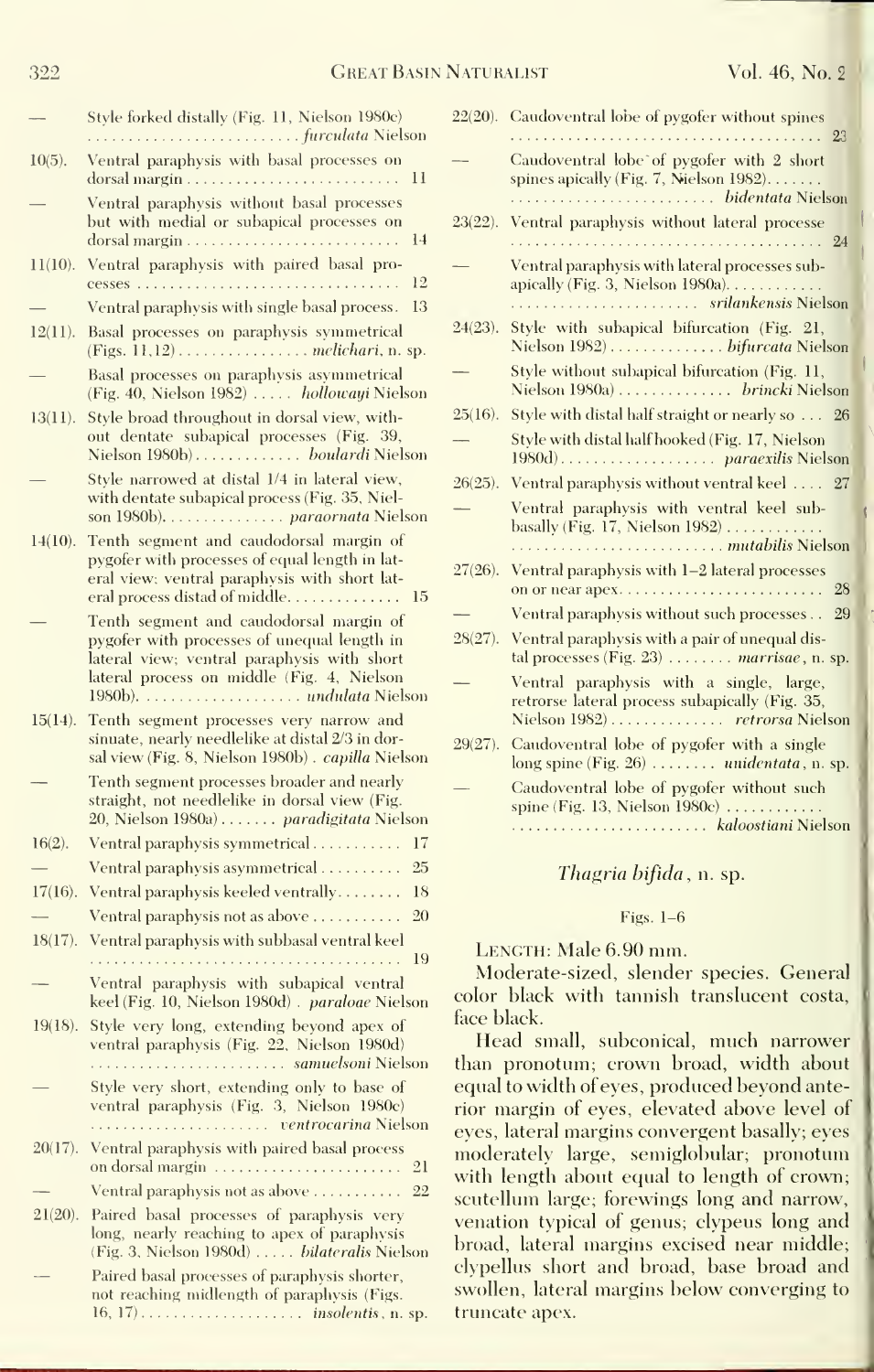5  $\overline{2}$ 6  $\overline{3}$ 

Figs. 1-6. Thagria bifida: 1, Male pygofer and 10th segment, lateral view. 2, Tenth segment, and pygofer processes, dorsal view. 3, Connective, aedeagus, ventral paraphysis and right style, dorsal view. 4, Aedeagus and ventral paraphysis, lateral view. 5, Right style, lateral view. 6, Plate, ventral view.

Male: Pygofer in lateral view with rather long, broad, caudoventral lobe, apex narrowly rounded; caudodorsal margin with long, nar row, slightly sinuate process, nearly reaching apex of caudoventral lobe (Fig. 1); 10th seg ment with pair of long slender acuminate processes nearly reaching to apex of anal tube, processes with 2 small dentate projections, one subapical and one near middle on dorsal margin (Figs. 1, 2); aedeagus symmetrical, long, extending beyond midlength of ventral paraphysis (Fig. 3); ventral paraphysis short, very broad at basal half in dorsal and lateral views, narrowed at distal half and decurved in lateral view (Figs. 3, 4); style very long, ex tending beyond apex of ventral paraphysis, bifurcate subapically, inner bifurcation shorter than outer one (Fig. 3); plate long and narrow with few lateral macrosetae and few short microsetae apically (Fig. 6).

HOLOTYPE (male): NEPAL: Ktmd. [Katmandu], Pulchauki, 8000', 27. VII. 1967. Can. Nepal Exp. (CNC)

REMARKS: This species is similar to obrienae Nielson but can be distinguished by the diagnostic bifurcate style.

#### Thagria melichari, n. sp.

# Figs. 7-13

LENGTH: Male  $6.60$  mm.

Moderately robust species. General color ochraceous with narrow transverse ivory markings on forewings, veins embrowned with small irregular ochraceous spots, on veins.

Head much narrower than pronotum (Fig. 7); crown narrow, produced distally beyond anterior margin of eyes, length twice basal width, anterior margin angulate, lateral mar-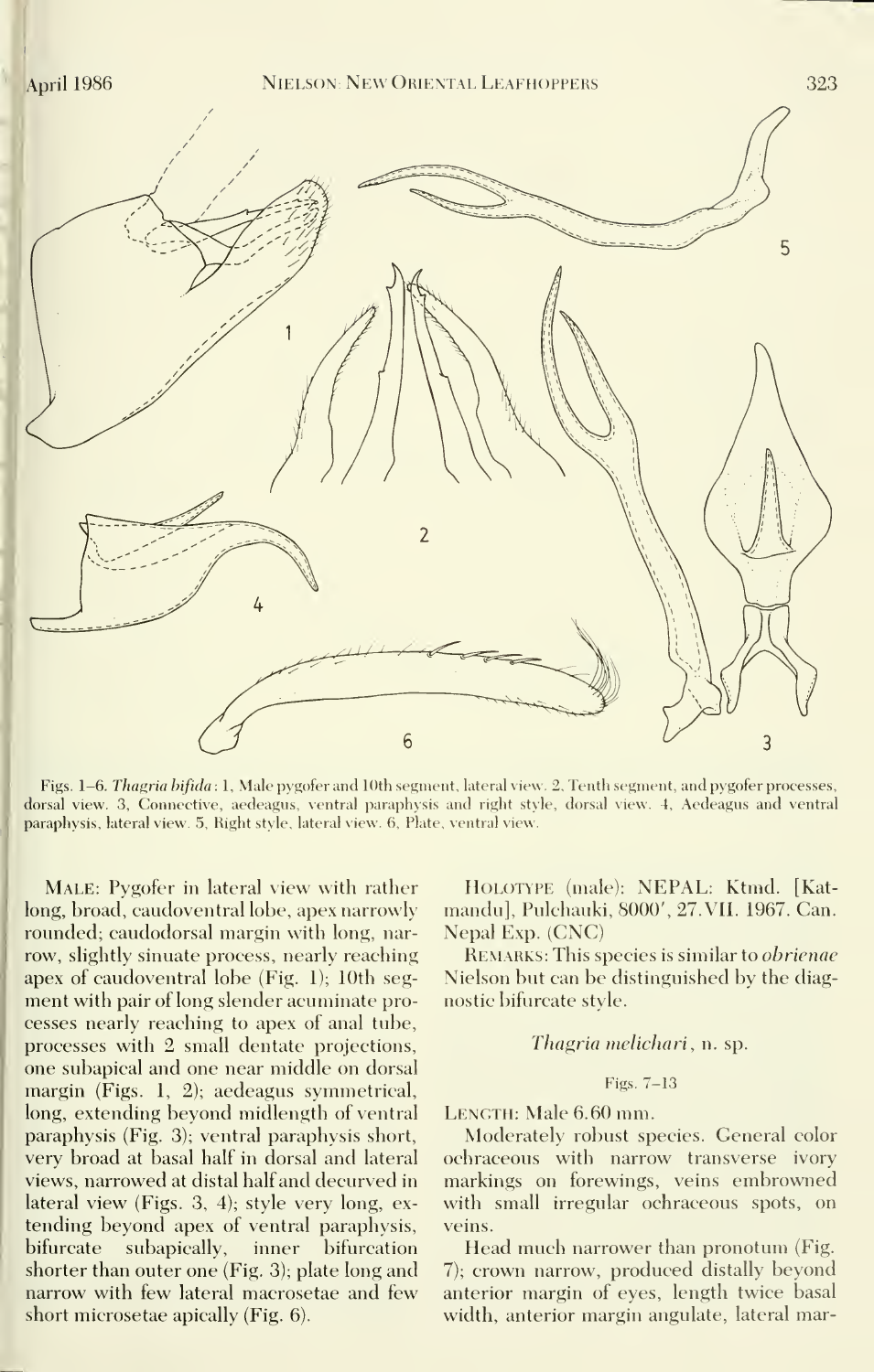

Figs. 7-13. Thagria melichari: 7, Head and pronotum, dorsal view. 8, Face, ventral view. 9, Male pygofer and 10th segment, lateral view. 10, Tenth segment and pygofer processes, dorsal view. 11, Aedeagus and ventral paraphysis, dorsal view. 12, Aedeagus and ventral paraphysis, lateral view. 13, Right style, lateral view.

gins convergent basally; eyes large, elongateovoid; pronotum large with median longitudinal carina; forewing with venation typical of genus; clypeus long and rather broad; clypellus slightly swollen basally, basal width nearly equal to basal width of clypeus (Fig. 8).

Male: Pygofer with long, narrow, cau doventral lobe, caudodorsal margin with pair of broad processes (Fig. 9); 10th segment with pair of long ventral processes, processes broad basally, abruptly tapered distally with small projection laterally near middle of process (Figs. 9, 10); aedeagus symmetrical, moderately long, about half as long as ventral para physis (Fig. 11); ventral paraphysis slightly asymmetrical, very broad basally in dorsal view, asymmetrically clefted distally, with pair oflong basal processes (Figs. 11, 12); style very long, slender, pointed distally and curved laterally in lateral view (Fig. 13); plate long and narrow, typical of genus.

HOLOTYPE (male), THAILAND: Muok-Lek, 1,000 ft, \_\_\_\_. I. \_\_\_\_., H. Fruhstorfer. Additional labels with following information: "H. Fruhstorfer, vend. 25. V. 1924," "Arya" hyalinopunctata n. sp., manuscript name, L. Melichar det." (MM). Allotype (female), THAILAND: Pakchong, <sup>100</sup> m N of Bangkok, Dec. 2, 1957, J. L. Gressitt (BPBM). Paratypes: VIET NAM: 33 km NE Ban Me Thuot, 500 m, <sup>1</sup>female, 16-18. V. 1960, L. W. Quate (author's collection).

Remarks: This species is similar in male genitalia characters to sarawakensis Nielson but can be separated by the configuration of the 10th segment processes and caudodorsal processes of the pygofer, by the asymmetrically clefted apex of the ventral paraphysis, and by the current geographical range. This species is named for Dr. Leopold Melichar in recognition ofhis outstanding contributions to leafhopper systematics.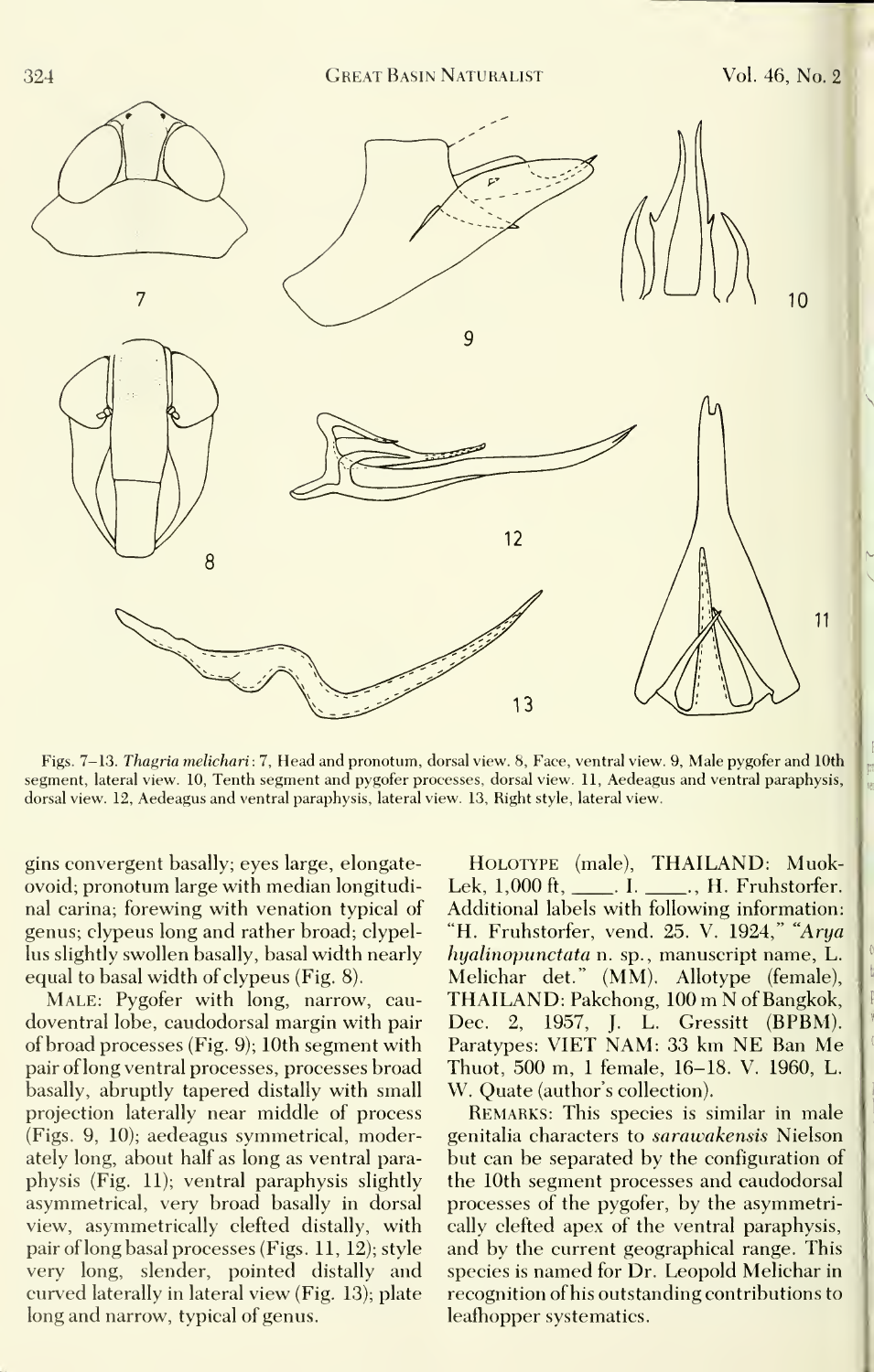

Figs. 14-19. Thagria insolentis: 14, Male pygofer and 10th segment, lateral view. 15, Tenth segment and pygofer processes, dorsal view. 16, Connective, aedeagus, ventral paraphysis, and right style, dorsal view. 17, Aedeagus and ventral paraphysis, lateral view. 18, Right style, lateral view. 19, Plate, ventral view.

Thagria insolentis , n. sp.

#### Figs. 14-19

#### LENGTH: Male 5.90 mm.

Small, slightly robust species. General color light brown with numerous irregular tannish markings on forewings, bullae on dark pronotum ochraceus, crown light tan basally with blackish markings anteriorly, face reddish brown.

Head large, subconical, narrower than pronotum; crown somewhat narrow, width less than transocular width, elevated above level of eyes, produced beyond anterior margin of eyes; eyes large, semiglobular; prono tum short, median length about equal to median length of crown, with short median longitudinal carina originating on anterior margin; scutellum large; forewing moderately long, venation as in description of genus; clypeus long, narrow, excised near antennal sockets; clypellus long and narrow, lateral margins nearly parallel.

Male: Pygofer in lateral view with elongate triangular caudoventral lobe (Fig. 14); caudodorsal margin with ornate process, process broad basally, abruptly decurved medially with nar row, asymmetrical bifid apex, ventral margin with narrow, hooked secondary process on middle, dorsal margin with short secondary process (Figs. 14, 15); 10th segment with pair of narrow long processes nearly reaching to apex of cau doventral lobe (Fig. 14); aedeagus symmetrical, very long and tubular, curved dorsally at distal half and extending to about apex of ventral para physis in lateral view (Figs. 16, 17); ventral para physis symmetrical, broad basally with pair of long narrow processes basally on dorsal margin, lateral margins of paraphysis convergent distally to narrow convex apex with short dentate subapical projections laterally (Figs. 16, 17); style very long, attennuated, and sharply pointed api-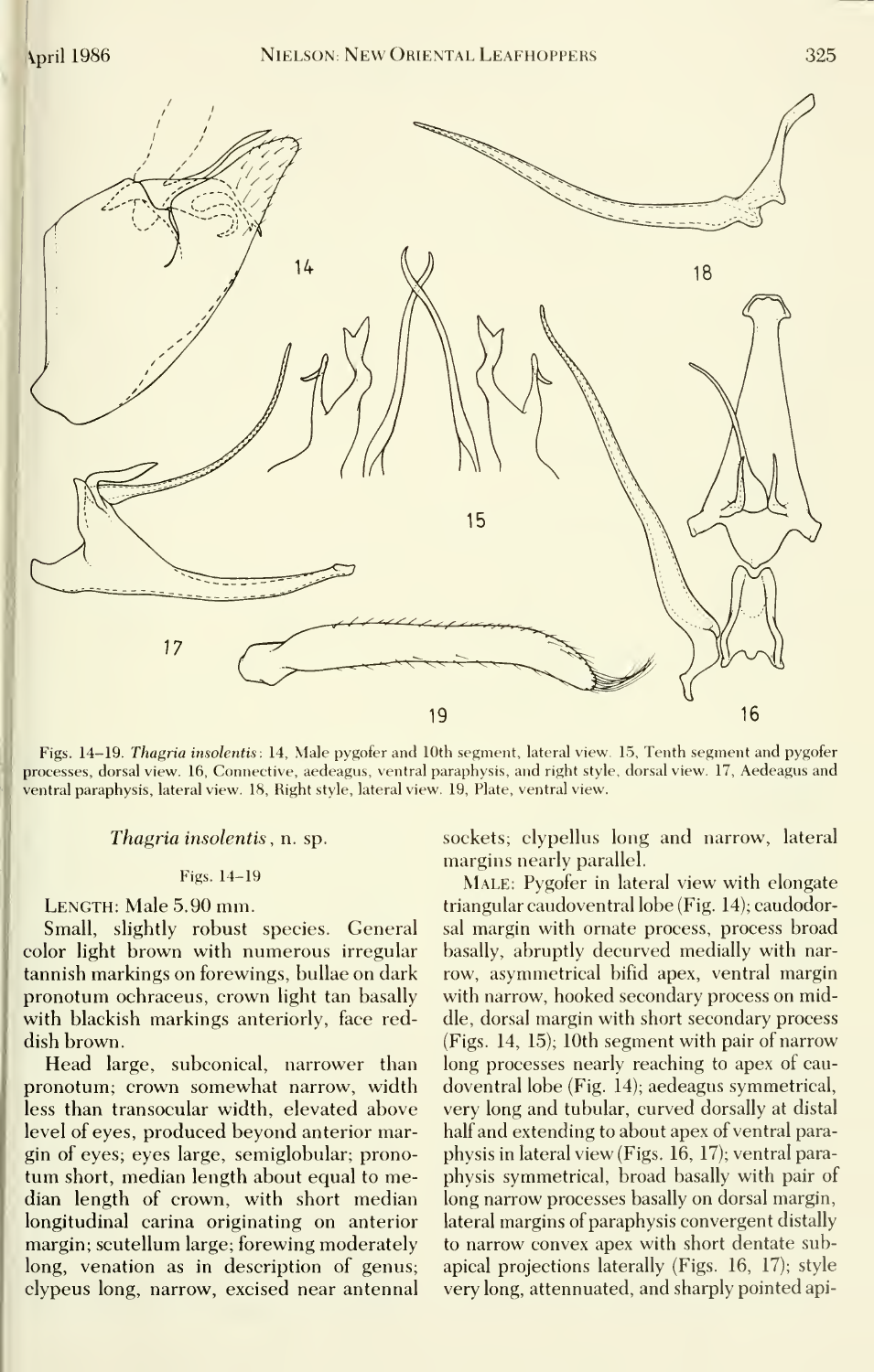## 326 Great Basin Naturalist Vol. 46, No. <sup>2</sup>



Figs. 20-25. Thagria marissae : 20, Male pygofer, lateral view. 21, Pygofer processes, dorsal view. 22, Connective, aedeagus, ventral paraphysis, and right style, dorsal view. 23, Aedeagus and ventral paraphysis, lateral view. 24, Right style, lateral view. 25, Plate, ventral view.

cally, exceeding apex of paraphysis (Fig. 16); plate long and narrow, with many long microsetae apically (Fig. 19).

HOLOTYPE (male): [ORIENTAL REGION]: Friese, Teoor (or Tevor), no date, no collector (NM).

REMARKS: The species is near *luteifascia* (Walker). It can be easily distinguished from that species by the ornate caudodorsal processes of the pygofer. The locality of this species is not known but is presumed to be in the Oriental region. In a recent communication from Dr. A. Kaltenbach, Naturhistorishces Museum, Vi enna, he stated that the specimen may have come from the Friese collection (H. Freise, 1860-1948) but did not know if Friese collected in the Oriental region.

Thagria marissae, n. sp.

#### Figs. 20-25

Length: Male 5.75 mm.

Small, slender species. General color light golden brown, suffused with brown markings near apex of forewings and near middle of costa.

Head large, narrower than pronotum, subconical; crown broad, about as wide as eyes, produced distally beyond anterior margin of eyes, lateral margins convergent basally, ele vated above level of eyes; eyes large, semiglobular; pronotum and scutellum short, median length of each nearly equal; forewing long and narrow, venation typical of genus; clypeus broad anteriorly, clypellus short, lat eral margins nearly parallel.

Male: Pygofer in lateral view with short broad caudoventral lobe, tapered toward apex, apex rounded, caudodorsal margin with short narrow lobelike process extending distally and not reaching apex of caudoventral lobe (Figs. 20, 21); 10th segment short, simple, without ventral processes (Fig. 20); aedeagus symmetrical, very long and narrow,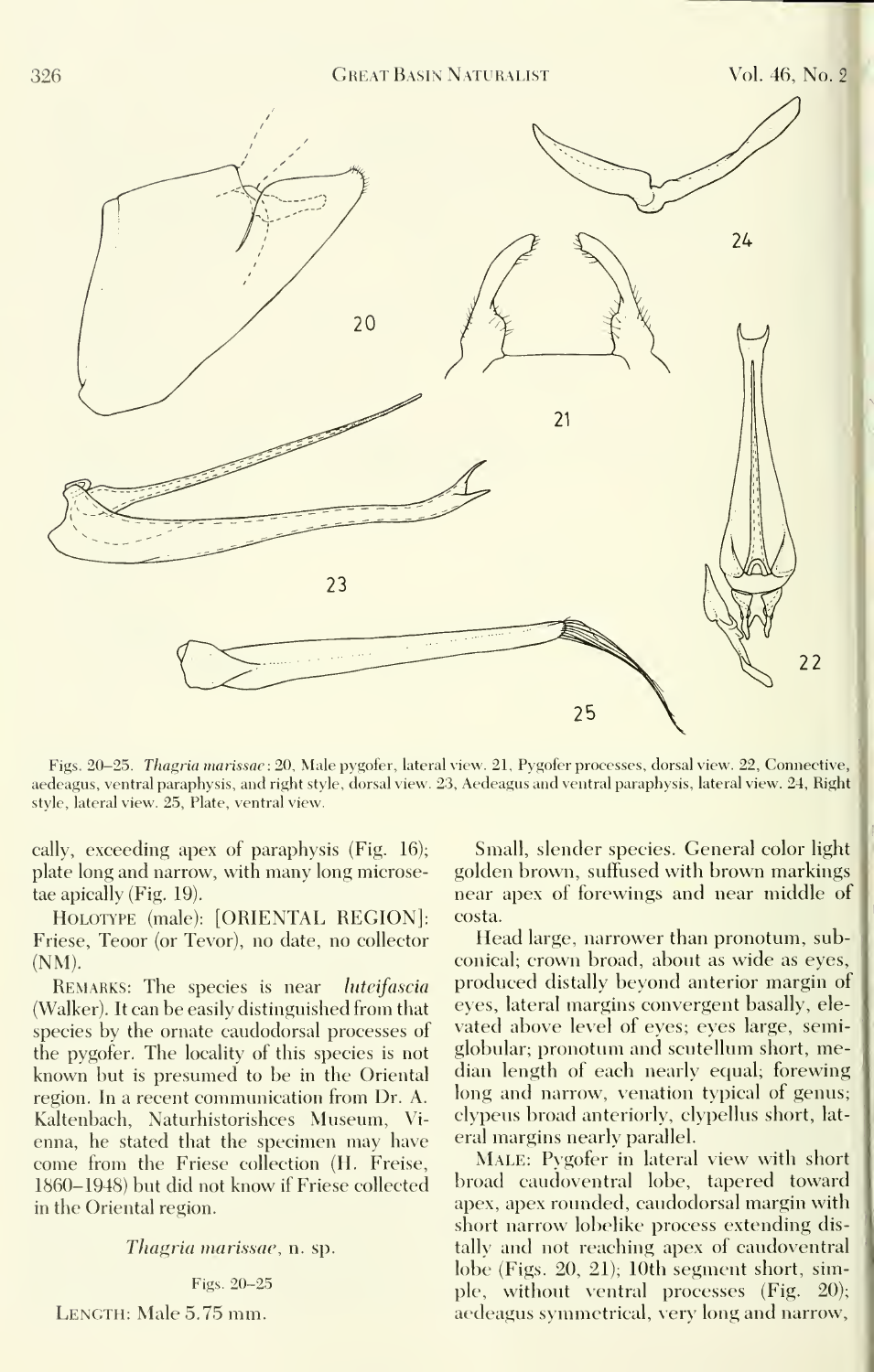

Figs. 26-31. Thagria unidentata: 26, Male pygofer and 10th segment, lateral view. 27, Tenth segment and pygofer processes, dorsal view. 28, Connective, aedeagus, ventral paraphysis, and right style, dorsal view. 29, Aedeagus and ventral paraphysis, lateral view. 30, Right style, lateral view. 31, Plate, ventral view.

nearly reaching to apex of ventral paraphysis (Figs. 22, 23); ventral paraphysis asymmetrical, broad basally with gradual constriction along middle and slightly expanded distally in dorsal view with pair of short unequal, sharply pointed, lateral processes apically (Figs. 22, 23); style very short, extending just beyond base of aedeagus in dorsal view, narrowly tri angular in dorsal view (Fig. 22); plate long and very narrow throughout with tuft of long microsetae apically (Fig. 25).

HOLOTYPE (male): CHINA: Iwa Bi, Hainan IsL, 25. Vn. 1935, L. Gressitt (NCSU).

REMARKS: Thagria marissae is similar to T. lurida (Melichar). It can be separated from lurida by the narrower caudoventral lobe of the pygofer, by the longer aedeagus that reaches to the apex of the ventral paraphysis, by the asymmetrical ventral paraphysis, and

by its known geographical range. I name this species for my granddaughter, Marissa Jean Hammer.

#### Thagria unidentata , n. sp.

## Figs. 26-31

Length: Male, 7.25-7.75 mm.

Moderately long, slender species. General color tannish brown; eyes tan to brown; crown and pronotum tan, posterior margin of prono tum blackish; scutellum tan to brown; forewing translucent, veins blackish; face tan.

Head much narrower than pronotum, subconical; crown narrower than width of eyes, produced beyond anterior margin of eyes, narrowly rounded distally, lateral margins convergent basally, slightly carinate laterally; pronotum and scutellum equal in length, each